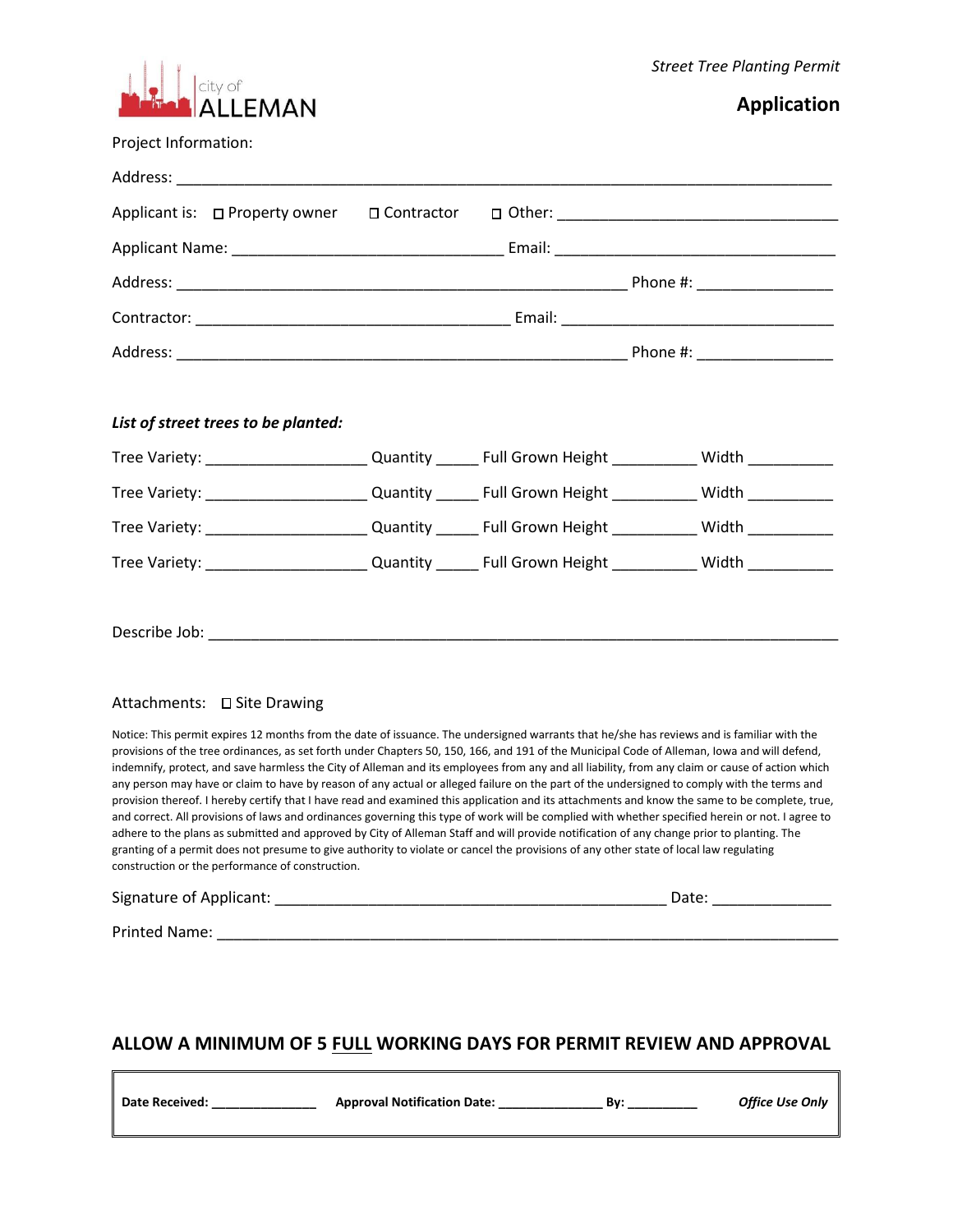*Street Tree Planting Permit*



# **Application**

### **Site Drawing:**

Address: \_\_\_\_\_\_\_\_\_\_\_\_\_\_\_\_\_\_\_\_\_\_\_\_\_\_\_\_\_\_\_\_\_\_\_\_\_\_\_\_\_\_\_\_\_\_\_\_\_\_\_\_\_\_\_\_\_\_\_\_\_\_\_\_

Sketch diagram indicating:

- $\checkmark$  Home or Business and driveway approach
- $\checkmark$  Adjacent street(s) with name(s)
- $\checkmark$  Sidewalk
- $\checkmark$  North arrow
- $\checkmark$  Proposed tree locations with distance from adjacent items in right-of-way such as:
	- o Traffic signs
	- o Light poles
	- o Mailboxes
	- o Other trees

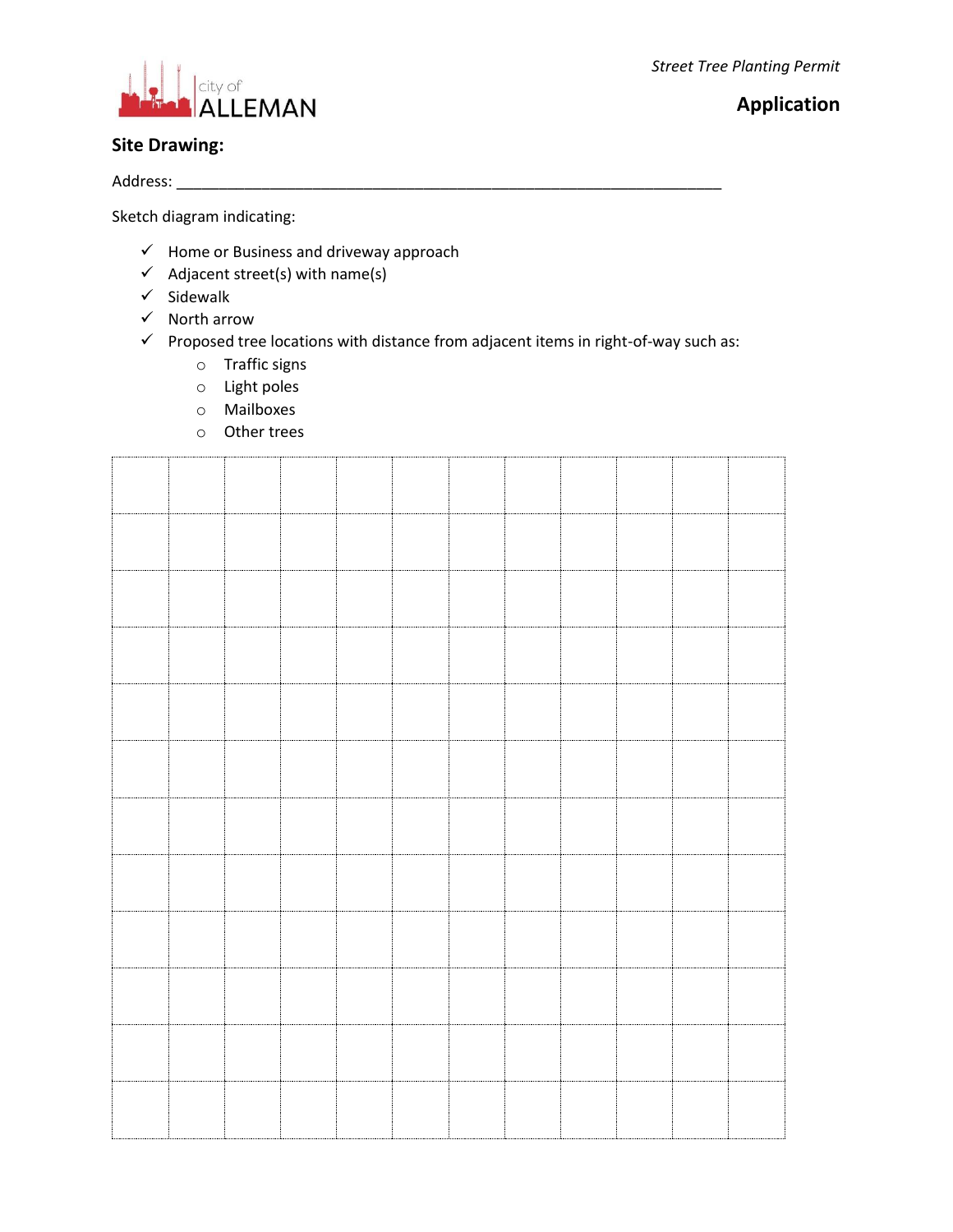

#### **Street Tree Planting Process**

Any individual, business or corporation intending to plant a tree, shrub, or other planting (except turf grass) upon a public right-of-way, shall have approval from the City of Alleman prior to any planting taking place. A street tree planting permit application shall be submitted by the property owner and approved by the Public Works Operations Division prior to the planting of the tree in the public right-of-way. The process involved in obtaining a Street Tree Planting Permit is as follows:

#### **1) Make a Plan:**

- a) Select the desired species of tree for planting from the allowed street trees list.
- b) To reduce loss from pests and disease, no more than 20% of one species of tree should be planted along a block.
- c) Determine the location of planting based on the City of Alleman planting requirements:
	- i) Size. Trees shall be a minimum of one and one quarter  $(1-1/4)$  inches in diameter, measured six (6) inches above ground level.
	- ii) Planting Area. Trees shall not be planted on any parking which is less than nine (9) feet in width, or contains less than eighty-one  $(81)$  square feet of exposed soil surface per tree.
	- iii) Alignment. All trees planted in any street right-of-way shall be planted in the parking midway in the grassed area between the front of the sidewalk and the curb, rock shoulder, or edge of paving.
	- iv) Separation. Trees shall be planted in such a manner to avert interference with, or obstruction to any improvements installed for public betterment such as street signs, fire hydrants, overhead utility wires, street lights, or utility poles. Trees shall be located at a minimum of:
		- (1) Fifteen (15) feet to a street sign, light, or signal pole, hydrant, water valve, or manhole.
		- (2) In 25 mph zones thirty (30) feet from the corner of the curb at the intersections, in 30 to 35 mph zone – fifty (50) feet, and for greater speed limits a site review will be needed.
		- (3) Ten (10) feet from the edge of a residential driveway.
		- (4) Twenty (20) feet from driveways of commercial, industrial or institutional properties.
	- v) Spacing. Trees shall be spaced a minimum of twenty-five (25) feet from another tree, except along arterial and collector streets where buffering from noise is appropriate, in which case trees may be located so as to provide a continuous buffer. Smaller species of tees may be spaced to a minimum of twenty (20) feet when approved by the Public Works Director.
	- vi) Landscaping. Landscape block and landscape plantings are allowed in the right-of-way around trees with the understanding that it is at the abutting property owner's risk and any maintenance of the block and/or plantings or repair to the block and/or plantings caused by maintenance of street pavement, maintenance of public utilities, or the removal of street trees by City Staff or contractor shall be the responsibility of and at the abutting property owner's expense.
- d) In the site pan sketch block provided in the application include where any trees are to be planted and also sidewalks, streets, driveways, traffic signs, mailboxes, street lights, and other trees. Place a wood stake or lath in the location of where the tree(s) are intended to be planted.
- e) Call Iowa One Call at 1-800-292-8989 to locate the utilities in the right-of-way in which tree(s) are being planted. Iowa One Call will provide you with a locate number that shall be listed on the permit. This call is required for approval of the Street Tree Planting Permit. Once locates have been made, adjust your plans and re-stake tree locations as needed to avoid existing undergrounds utilities.